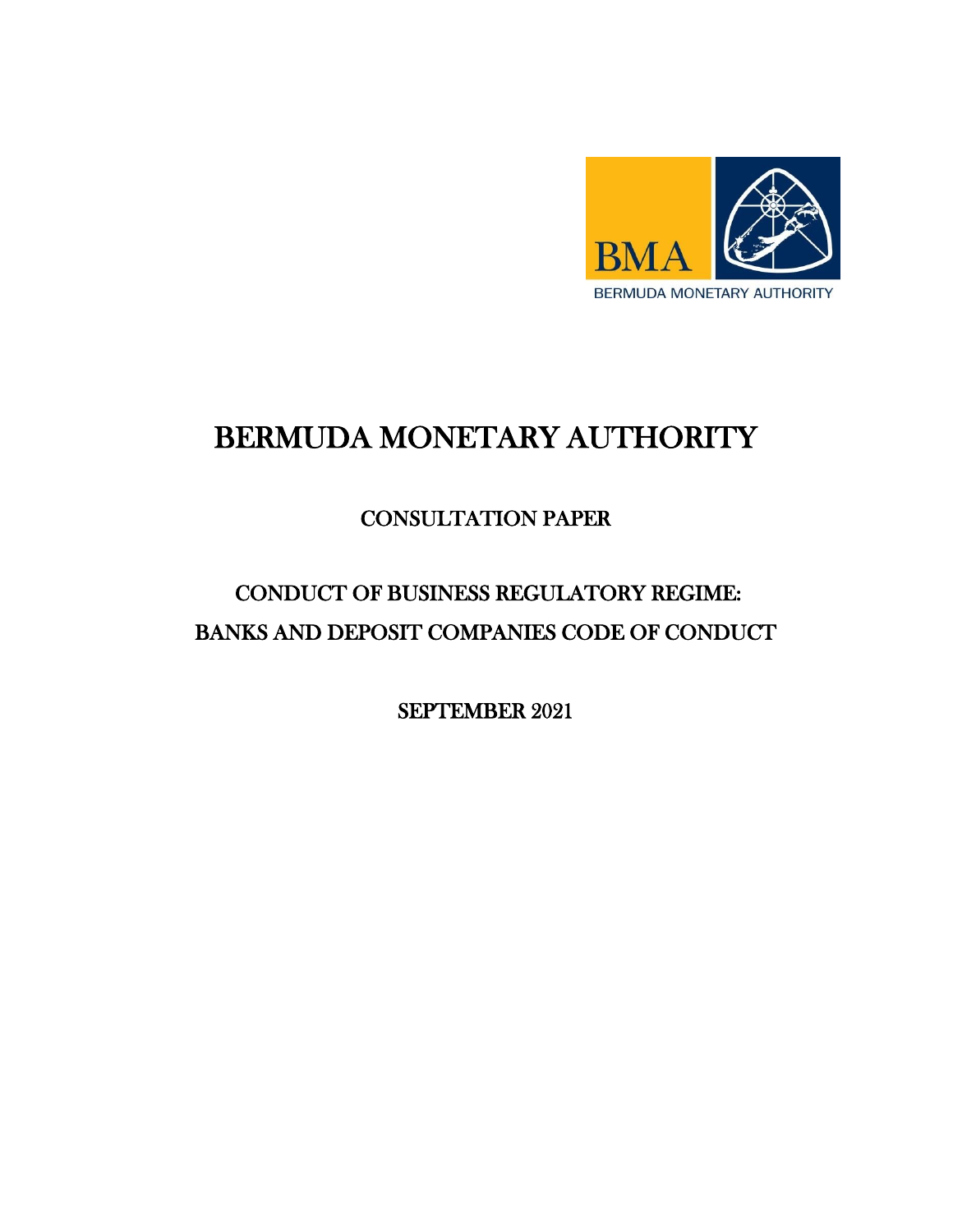# **TABLE OF CONTENTS**

APPENDIX I - DRAFT CODE OF CONDUCT

Licensed institutions and other stakeholders are invited to submit their views on the proposals set out in this paper. Comments should be sent to the Authority and addressed to **conduct@bma.bm** no later than 25 October 2021.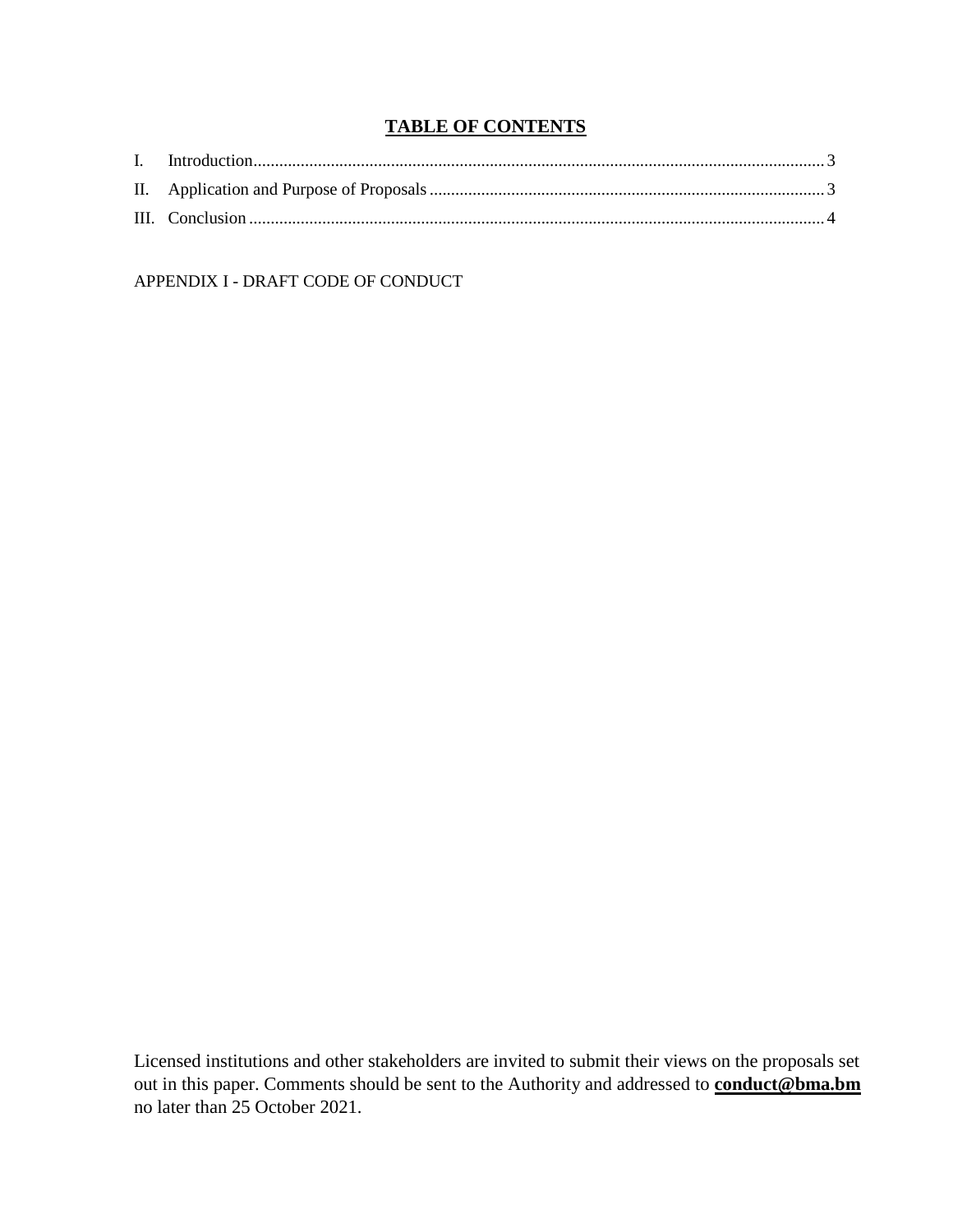# <span id="page-2-0"></span>**I. INTRODUCTION**

 $\overline{a}$ 

- 1. The Bermuda Monetary Authority (**Authority or BMA**) is committed to enhancing its regulatory regimes to ensure that they remain appropriate for the financial sectors they govern. To this end, one of the Authority's key strategic initiatives includes establishing a conduct of business regulatory framework, which ensures protection for customers using the services of regulated financial institutions.
- 2. In exploring the policy proposals to shape its conduct of business framework, the Authority recognises the importance of applying appropriate customer protection measures in proportion to observed risks in the market. As the Authority has progressed this initiative, ongoing engagement with stakeholders has allowed the codifying of best practices and provided the opportunity for stakeholders to provide feedback.
- 3. The consultation paper (**CP**) published by the Authority in December 2020 entitled Consultation Paper on Conduct of Business Regulatory Regime<sup>1</sup> (2020 CP) outlined the principles for good conduct of business (**principles**).
- 4. As stated in the 2020 CP, the Authority is taking a phased implementation approach and therefore now looks to embed the principles into the new Code of Conduct (**Code**) to be issued pursuant to new section 8A of the Banks and Deposit Companies Act 1999 (**Act**). The necessary amendments to the Act will be finalised by year-end to enable the issuance of the Code.

This CP seeks feedback on the provisions of the draft Code, attached hereto as Appendix I.

# <span id="page-2-1"></span>**II. APPLICATION AND PURPOSE OF PROPOSALS**

- 5. The provisions of the Code are applicable to all institutions licensed pursuant to section 14(5) of the Act. The Code is of general application and seeks to take account of the wide diversity of institutions that may be licensed. In assessing the existence of sound and prudent business conduct, the Authority will have regard for the appropriateness of provisions of the Code in relation to their application to a particular institution, taking into account the institution's nature, scale and complexity, and the Authority's supervisory objectives.
- 6. The Authority will assess compliance with the Code as part of its ongoing on-site inspections and off-site surveillance of licensed institutions.
- 7. The Authority will continue to co-ordinate its efforts with other agencies and stakeholders to monitor conduct across the deposit-taking sector and ensure the desired outcomes are being achieved for customers.

<sup>1</sup> https://www.bma.bm/viewPDF/documents/2020-12-15-13-29-14-Consultation-Paper---Proposal-for-a-Conduct-of-Business-Regulatory-Regime.pdf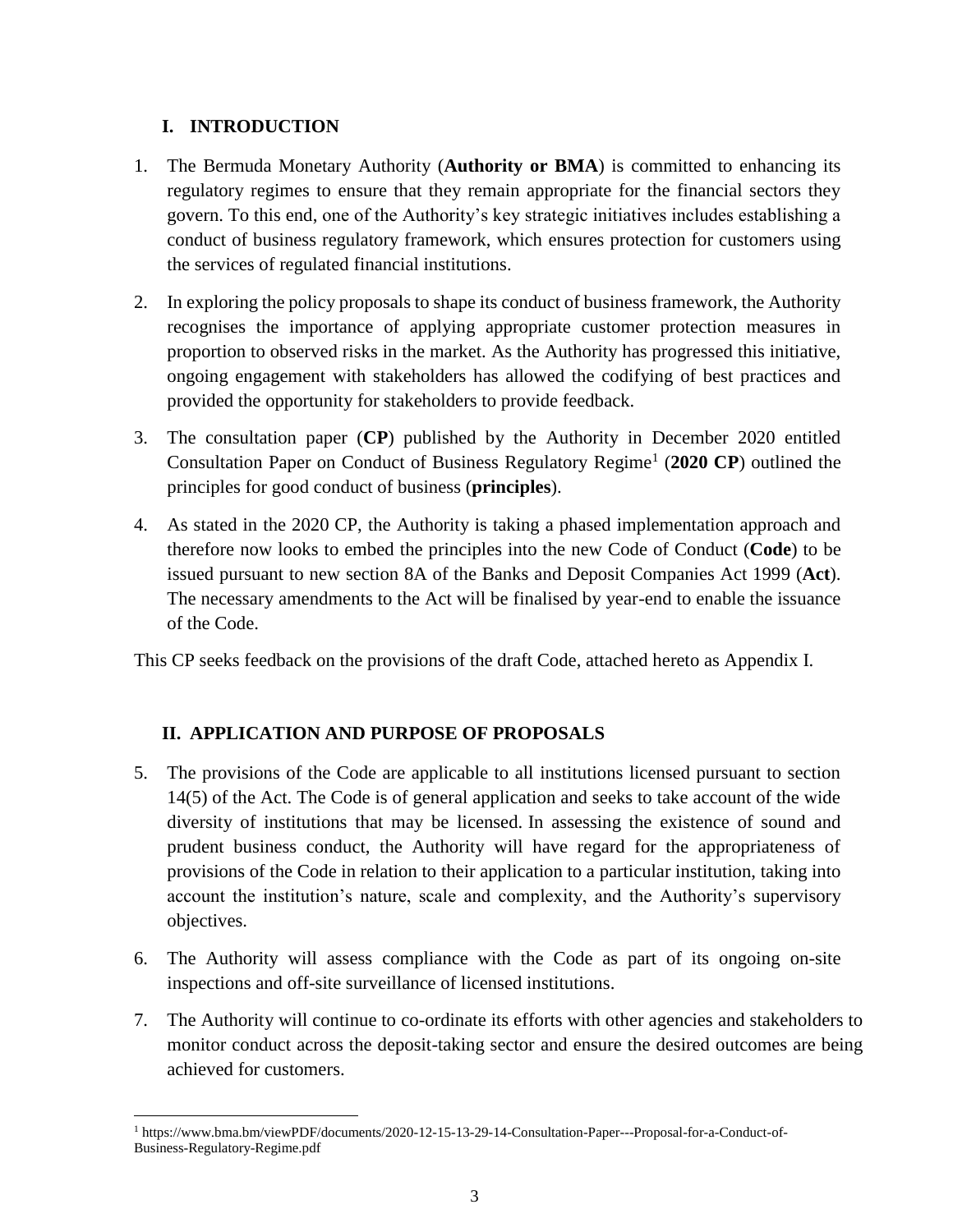- 8. The Code seeks to ensure that, inter alia, all institutions:
	- a) Have an obligation to treat customers fairly and equitably;
	- b) Have continuing regard for the interests of customers in the conduct of their business;
	- c) Ensure that communications with customers are fair, clear and not misleading;
	- d) Provide the necessary protection against the loss of customer's assets due to internal fraud or misuse;
	- e) Handle complaints and errors in a manner that is fair and expedient;
	- f) Ensure that customers, especially retail customers, are aware of their responsibilities within the business relationship; and
	- g) Facilitate access to appropriate resources to help customers, especially retail customers, understand their responsibilities within the business relationship.
- 9. In drafting the Code, the Authority sought to codify the best practices already taking place within Bermuda's deposit-taking industry to protect customers. Where appropriate, institutions are afforded the flexibility to design and implement their own policies and procedures to ensure that optimal outcomes are achieved for their customers, whilst also allowing innovation and embracing each institution's unique business profile.
- 10. It is anticipated that greater transparency surrounding the processes institutions have in place to assist their customers will allow customers to achieve more positive outcomes by being well-informed when making decisions and knowing how to ask for assistance from their institution.

# <span id="page-3-0"></span>**III.CONCLUSION**

- 11. By issuing the Code, the Authority hopes to develop oversight of the conduct of institutions licensed pursuant to the Act to secure protection for their customers and encourage best practices within Bermuda's deposit-taking industry.
- 12. The Authority invites stakeholders to contribute their views on the proposals set out in this paper. Comments should be sent to  $\overline{conduct@bma}$ .bm no later than close of business on 25 October 2021.
- 13. Following the receipt of all such feedback, the Authority will look to make any necessary amendments to the draft Code. The finalised Code will be issued by the end of the year, following the appropriate amendments to the Act.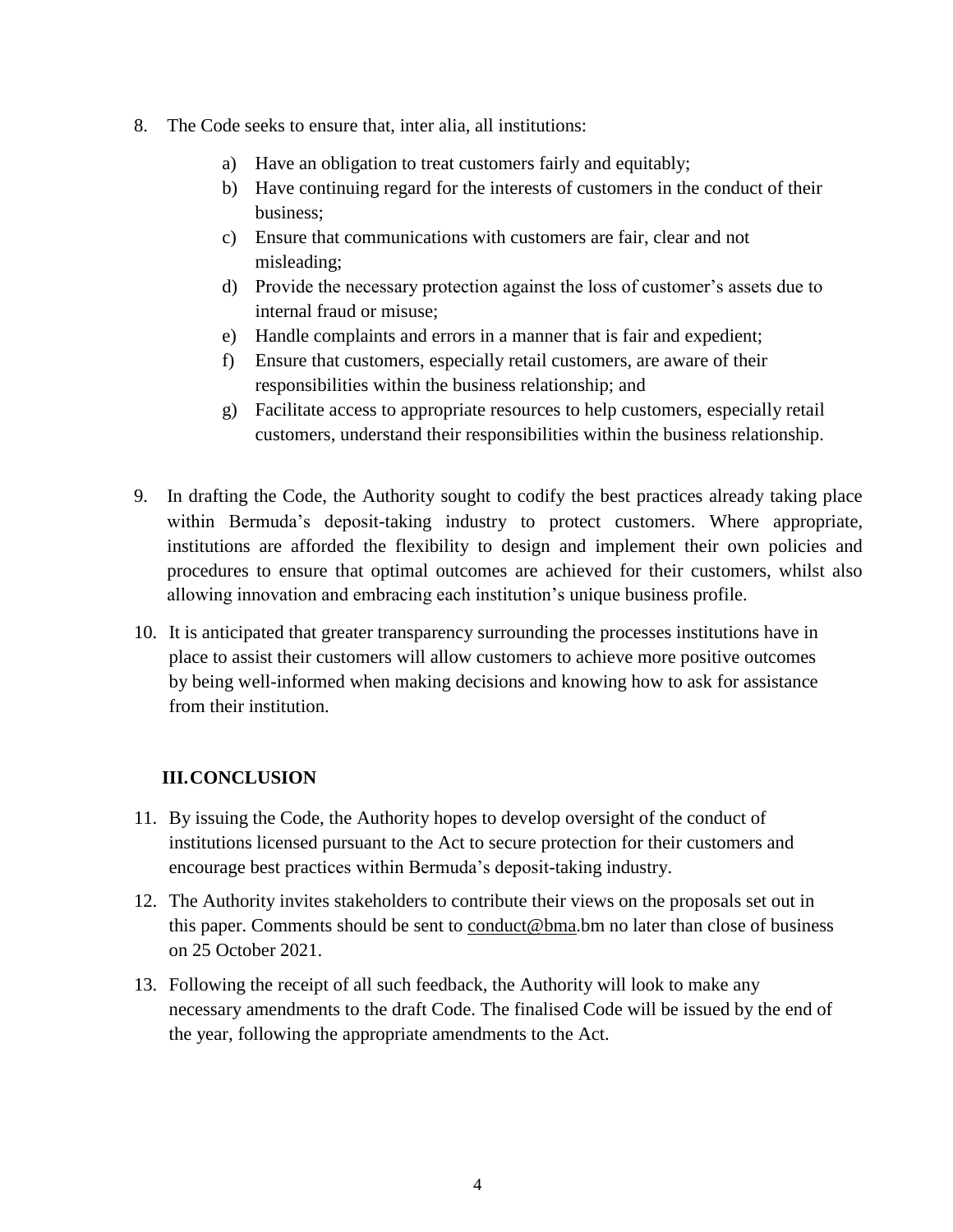

# **BERMUDA MONETARY AUTHORITY**

# **BANKS AND DEPOSIT COMPANIES ACT 1999**

**CODE OF CONDUCT** 

**DECEMBER 2021**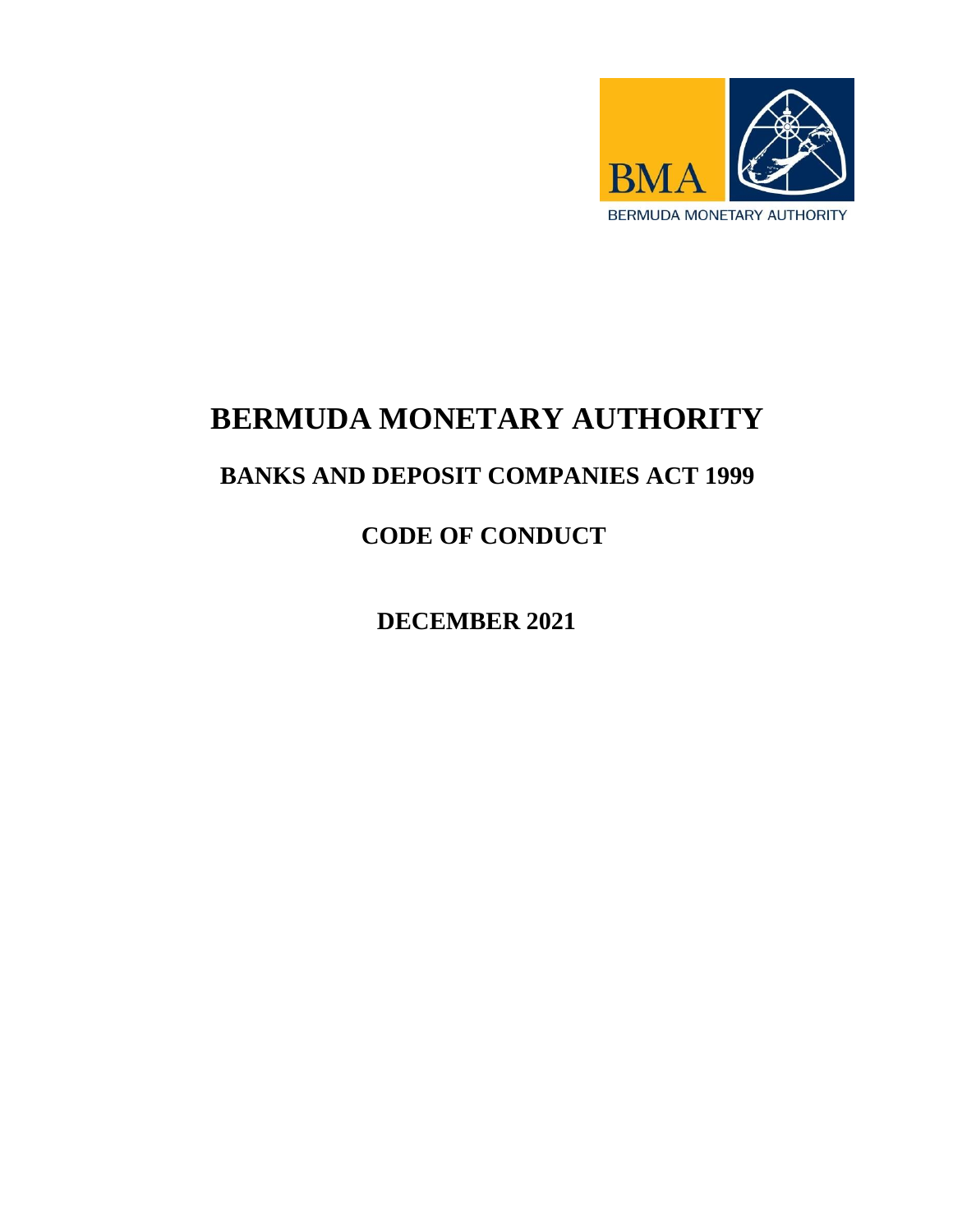# **TABLE OF CONTENTS**

| I.  |  |  |  |  |  |  |
|-----|--|--|--|--|--|--|
| II. |  |  |  |  |  |  |
| Ш.  |  |  |  |  |  |  |
| IV. |  |  |  |  |  |  |
| V.  |  |  |  |  |  |  |
| VI. |  |  |  |  |  |  |
|     |  |  |  |  |  |  |
|     |  |  |  |  |  |  |
|     |  |  |  |  |  |  |
| X.  |  |  |  |  |  |  |
|     |  |  |  |  |  |  |
|     |  |  |  |  |  |  |
|     |  |  |  |  |  |  |
|     |  |  |  |  |  |  |
|     |  |  |  |  |  |  |
|     |  |  |  |  |  |  |
|     |  |  |  |  |  |  |
|     |  |  |  |  |  |  |
|     |  |  |  |  |  |  |
|     |  |  |  |  |  |  |
|     |  |  |  |  |  |  |
|     |  |  |  |  |  |  |
|     |  |  |  |  |  |  |
|     |  |  |  |  |  |  |
|     |  |  |  |  |  |  |
|     |  |  |  |  |  |  |
|     |  |  |  |  |  |  |
|     |  |  |  |  |  |  |
|     |  |  |  |  |  |  |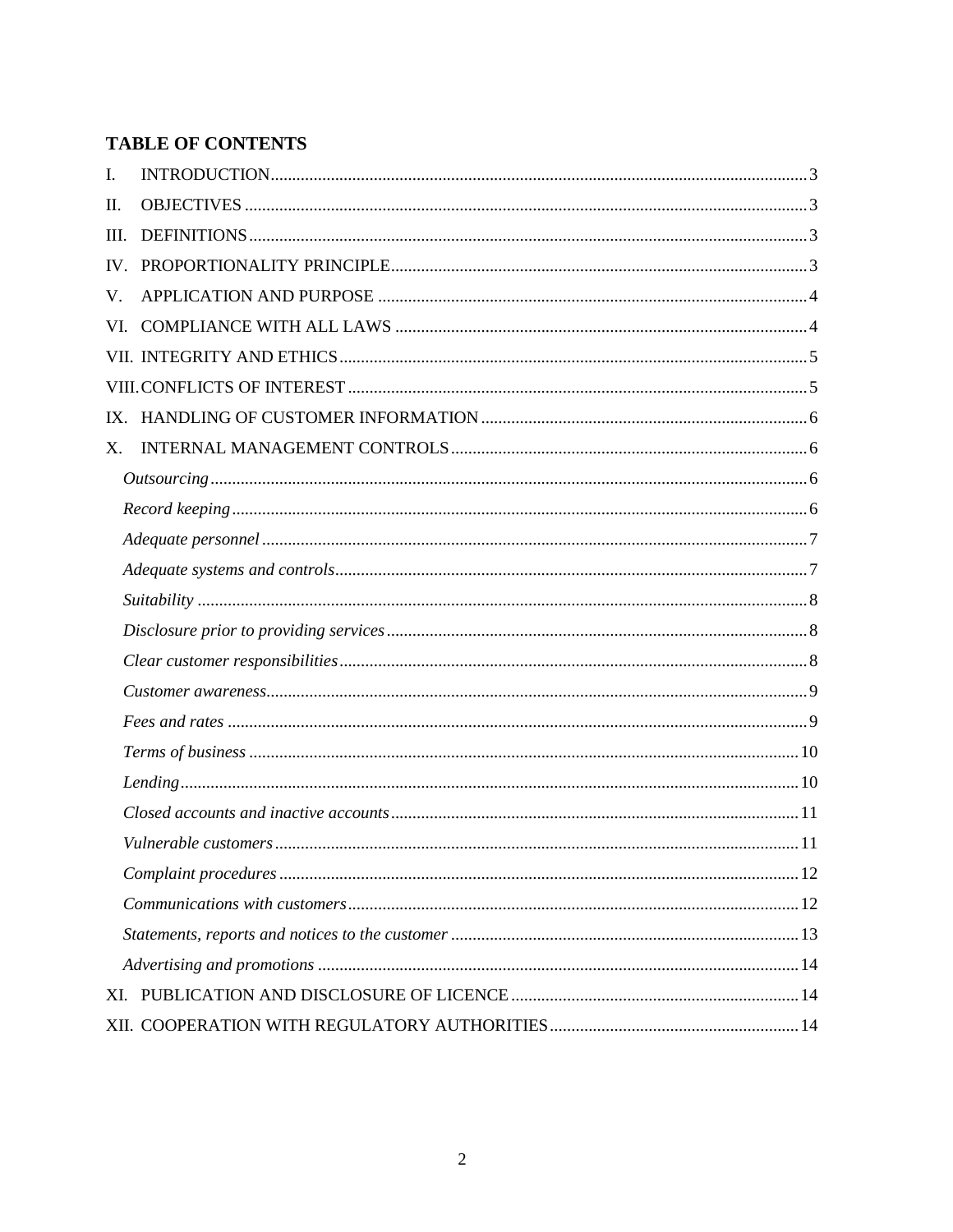# <span id="page-6-0"></span>**I. INTRODUCTION**

1. This Code of Conduct (Code) is made pursuant to section 8A of the Banks and Deposit Companies Act 1999 (Act). Section 8A requires the Bermuda Monetary Authority (Authority or BMA) to publish in such a manner as it thinks fit a Code providing guidance on the duties, requirements, procedures, standards and sound principles to be observed by persons carrying on deposit-taking business (institutions). The Code should be read in conjunction with, the Statement of Principles and Statement of Principles & Guidance on The Exercise of Enforcement Powers (Enforcement Guide), as issued and amended from time to time pursuant to section 9 of the Act.

# <span id="page-6-1"></span>**II. OBJECTIVES**

- 2. The objective of the Code is to provide guidance to institutions on the standards including the minimum criteria for licensing required under the Act, as well as to best practice in the industry.
- 3. The Code shall be interpreted in the light of the foregoing so as best to give effect thereto. The Act provides that every institution shall, in the conduct of its business have regard to any Code issued by the Authority.
- 4. The Authority expects institutions to adhere to the letter and the spirit of the Code. Where the Authority has concerns about adherence to the Code, it will bring its concerns to the attention of the institution and take account of the comments and representations of the institution, as well as, where relevant, its willingness to make appropriate changes to conduct or practice.

# <span id="page-6-3"></span><span id="page-6-2"></span>**III.DEFINITIONS**

5. For the purposes of this Code, the definitions appearing in the Act shall apply to the interpretation of this Code.

# **IV.PROPORTIONALITY PRINCIPLE**

- 6. The Authority appreciates that institutions have varying risk profiles arising from the nature, scale and complexity of their business, and that those with more complex risk profiles will require more comprehensive governance and risk management frameworks to conduct business in a sound and prudent manner.
- 7. In assessing the existence of sound and prudent business conduct, the Authority will have regard for the appropriateness of provisions of the Code in relation to their application to a particular institution, considering the institution's nature, scale and complexity, and the Authority's supervisory objectives.
- 8. Every institution should be mindful of the proportionality principle in establishing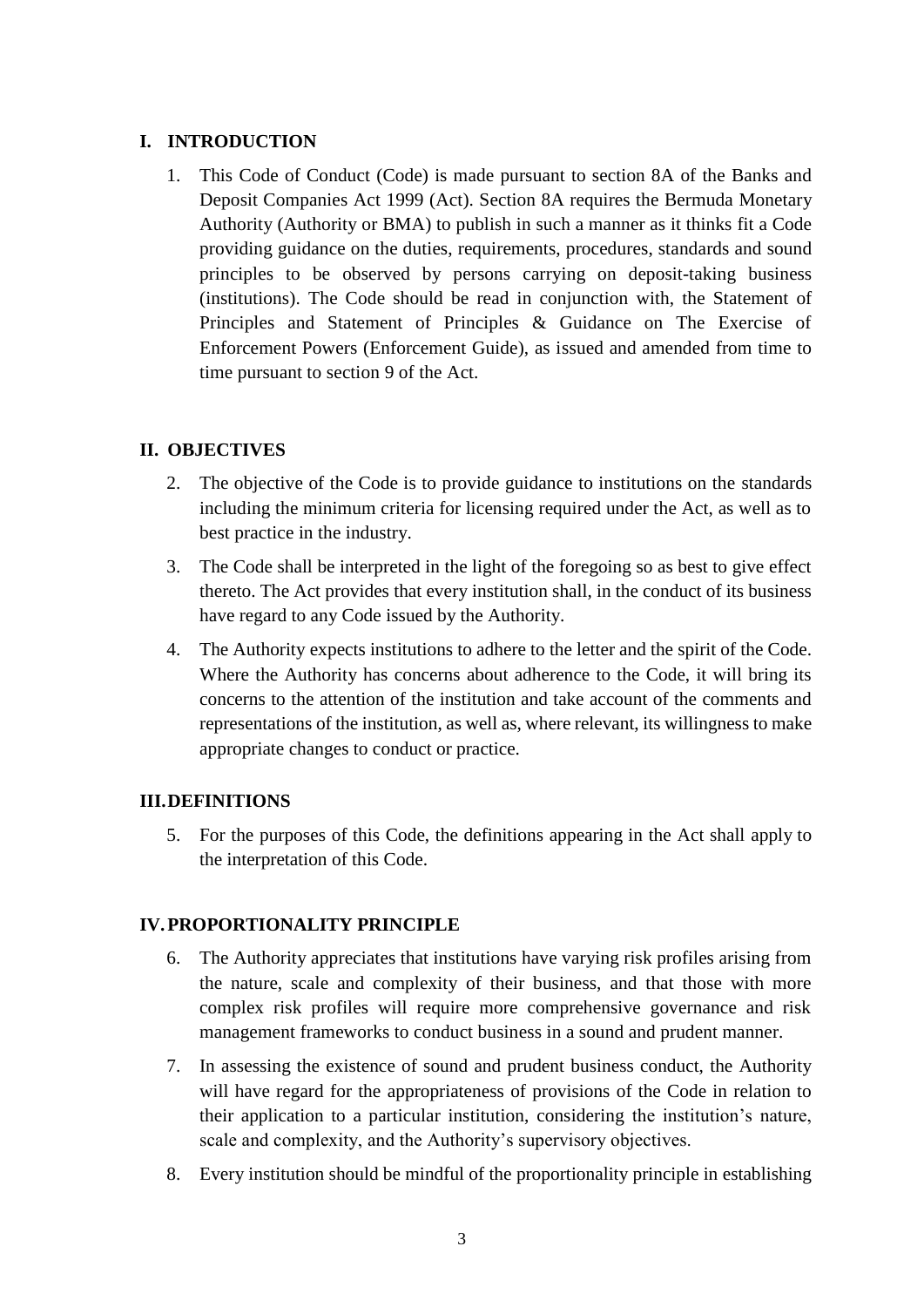a sound governance, risk management and internal controls framework, and complying with provisions of the Code, and should be guided by this section in documenting their adherence to the Code.

<span id="page-7-0"></span>9. The proportionality principle described above, is applicable to all sections of the Code regardless of whether the principle is explicitly mentioned.

# **V. APPLICATION AND PURPOSE**

- 10. The provisions of the Code are applicable to all institutions licensed pursuant to section 14(5) of the Act. The Code is of general application and seeks to consider the wide diversity of institutions that may be licensed. The Code may be revised from time to time. However, before the Authority makes a material change to the Code, section 8A of the Act requires a draft of the proposed changes to be published and the Authority to consider any representations made regarding the contents of that draft.
- 11. Every institution is expected to have regard to the Code as may be amended from time to time. Failure on the part of a licensed institution to adhere to the Code is not in itself an offence but is taken into account by the Authority in determining whether the business is being conducted in a prudent manner as required by paragraph 4 of the Second Schedule of the Act. Persistent failure by a licensed institution to abide by the provisions of the Code and the minimum criteria for licensing is likely to result in the Authority taking formal action or revocation. The Enforcement Guide explains how and when the Authority will exercise its enforcement powers.
- 12. The Code seeks to ensure that, inter alia, all institutions:
	- a) Have an obligation to treat customers fairly and equitably;
	- b) Have continuing regard for the interests of customers in the conduct of their business;
	- c) Ensure that communications with customers are fair, clear and not misleading;
	- d) Provide the necessary protection against the loss of customer's assets due to internal fraud or misuse;
	- e) Handle complaints and errors in a manner that is fair and expedient;
	- f) Ensure that customers, especially retail customers, are aware of their responsibilities within the business relationship; and
	- g) Facilitate access to appropriate resources to help customers, especially retail customers, understand their responsibilities within the business relationship.

# <span id="page-7-1"></span>**VI.COMPLIANCE WITH ALL LAWS**

13. The institution shall comply with all laws applicable to it.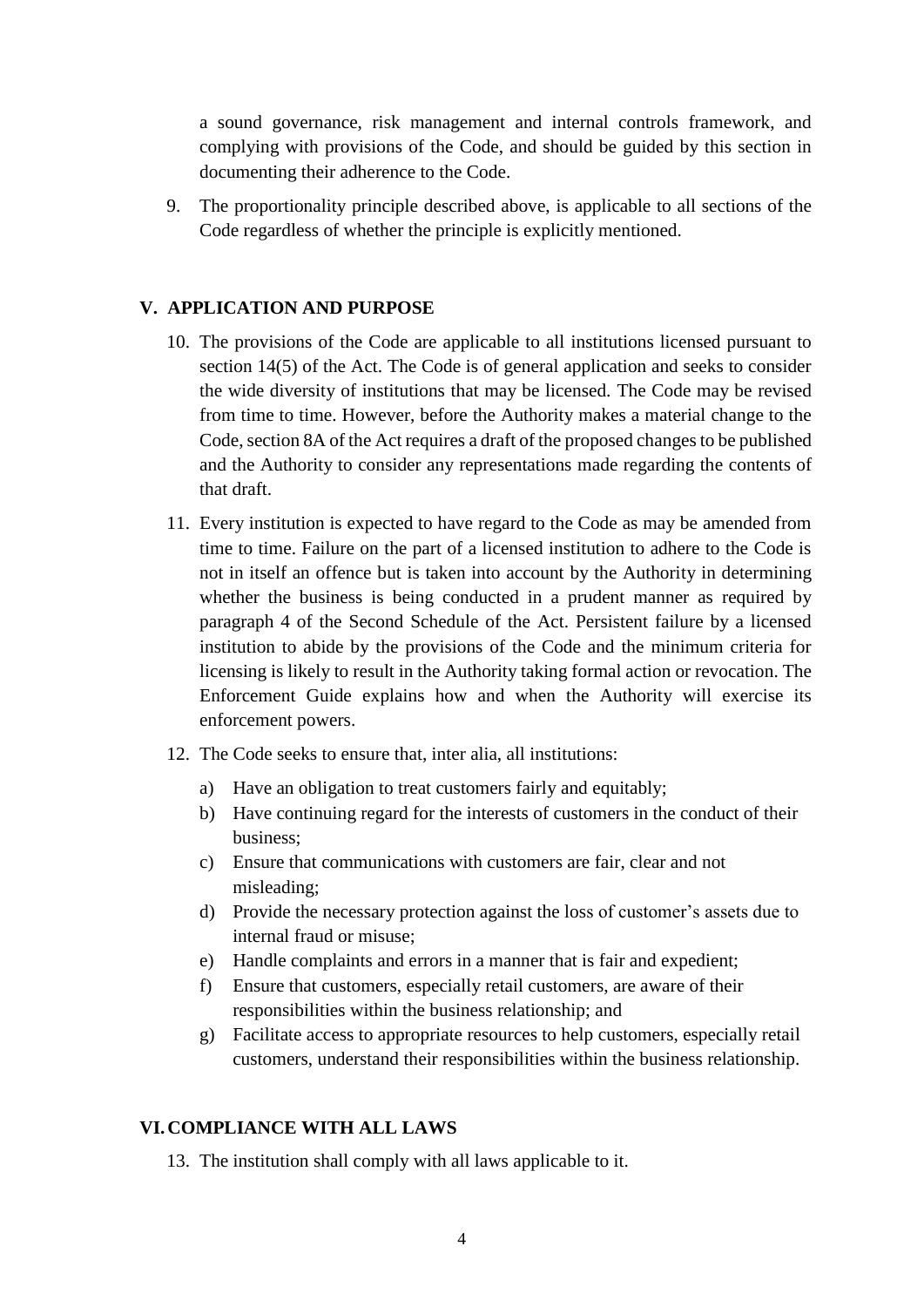- 14. In particular, institutions shall comply with The Proceeds of Crime Act 1997, The Proceeds of Crime (Anti-Money Laundering and Anti-Terrorist Financing) Regulations 2008 and the Anti-Terrorism (Financial and Other Measures) Act 2004.
- 15. The institution shall comply with all customer due diligence obligations and establish adequate policies and procedures to confirm that the institution verifies the identity of each customer on an ongoing basis. The institution shall also verify the source of any monies held on behalf of customers to satisfy themselves that such monies are not of illicit origin.
- 16. In addition to their customer due diligence obligations, institutions shall establish a documented policy on new customer acceptances, having regard for the assessment of the nature, scale and complexity of the services involved, and the ability of the institution to provide the services in question. Institutions need to ensure that they document and fully understand the rationale for forming customer relationships and to be comfortable that the customer's business is suitable on an ongoing basis. Where the institution declines to enter a new business relationship, the details of the proposed customer and the reasons for declining should be kept on file by the institution.

#### <span id="page-8-0"></span>**VII. INTEGRITY AND ETHICS**

- 17. An institution shall always conduct its business with integrity. It shall exercise its duties prudently and competently, and it should administer each customer's affairs in accordance with the law. It must deal honestly, professionally and fairly with all customers and seek to ensure that they are not misled as to the services being provided, and the duties and obligations of the institution.
- 18. An institution should always act with due care, skill and diligence. As the institution conducts business and fulfils its obligations to the customer, it shall consider the impact of its communications and interactions, or lack thereof, on the customer. The institution shall address the fair treatment of customers throughout all stages of the product life cycle and the duration of the provision of services.

#### <span id="page-8-1"></span>**VIII. CONFLICTS OF INTEREST**

19. The institution shall establish and clearly document policies and procedures to manage or avoid conflicts of interest between the institution and its customers. Similarly, it should not enter transactions in which it has a material interest without first disclosing its interest to the relevant parties. Where conflicts of interest arise, the institution shall always keep adequate records of such conflicts and act to ensure it does not place its own interests above those of its customers. All reasonable steps to manage conflicts and to prevent damage to customers' interests shall be taken.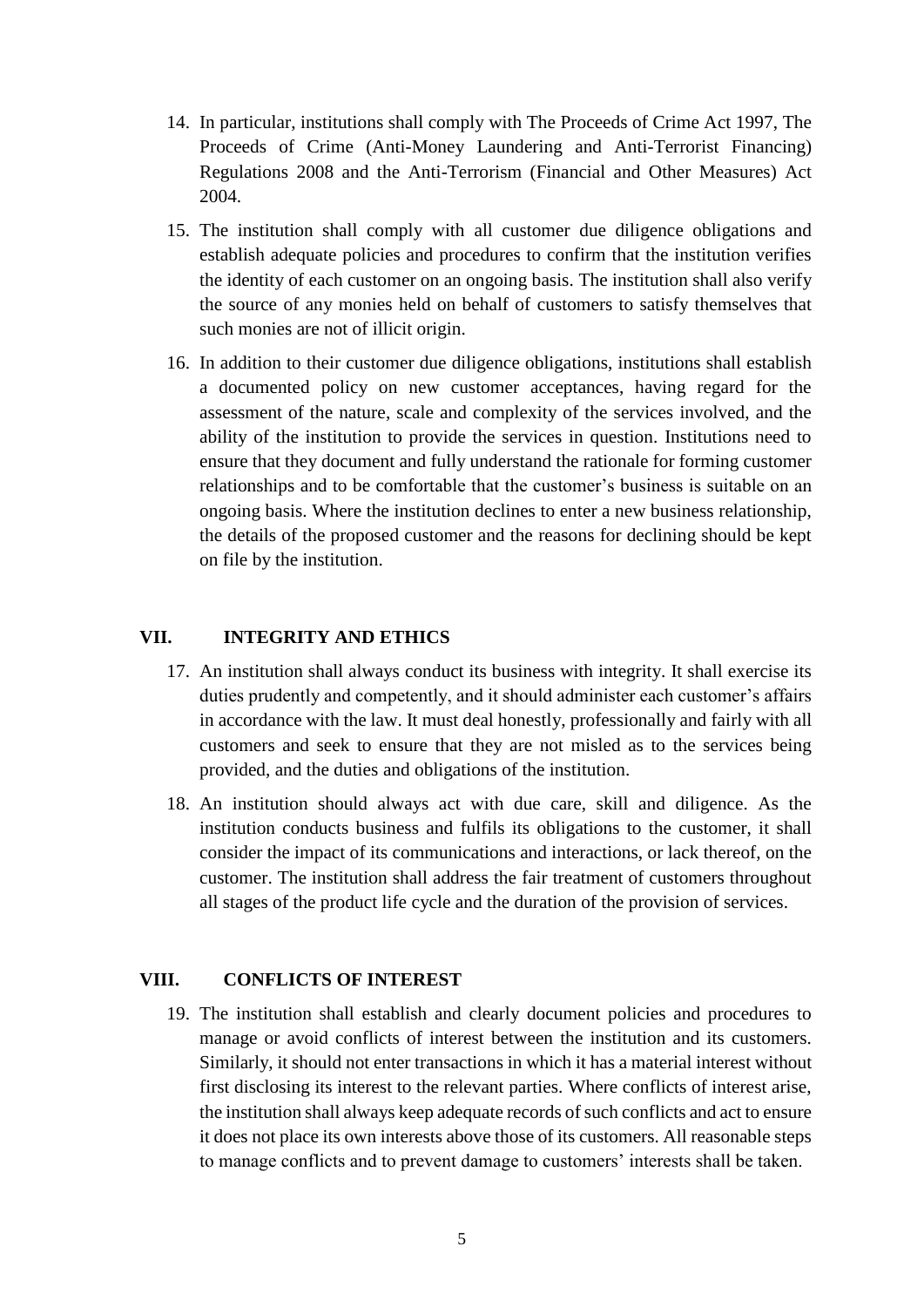#### <span id="page-9-0"></span>**IX.HANDLING OF CUSTOMER INFORMATION**

- 20. The institution shall observe any obligation regarding privacy that may apply in respect of information communicated by customers unless;
	- a) It has been given relevant consent to disclose information by the customer;
	- b) It is required by applicable laws to disclose information; or
	- c) It has given information in accordance with the terms of the customer agreement or as part of the ordinary course of providing the services of a deposit-taking business.
- <span id="page-9-1"></span>21. Employees, partners, officers, directors, contractors and other persons who have access to private or confidential information of the institution and its customers shall be advised in writing upon their engagement, and reminded periodically thereafter, of privacy issues.

# <span id="page-9-2"></span>**X. INTERNAL MANAGEMENT CONTROLS**

#### *Outsourcing*

22. The institution shall ensure outsourced activities comply with applicable legislation, codes and guidance covering the conduct of business. Institutions shall establish clear senior management responsibility and oversight for monitoring providers of outsourced services and for reporting to the board. For further information on the Authority's expectations regarding outsourcing, institutions should reference the applicable guidance; however, the Authority will expect that the responsibility of meeting the requirements under the Code will remain with, and be the liability of, the institution and not the service provider.

#### <span id="page-9-3"></span>*Record keeping*

- 23. The institution shall keep and preserve appropriate records in Bermuda, which will at least include such records as are appropriate for their functions, as required by any applicable law, and that will enable the provision of information to persons that are entitled to the information on a timely basis. All records the institution is required to maintain must be accurate and kept current.
- 24. To protect all records from the risk of loss, theft, unauthorised access, alteration or destruction, an institution shall establish and maintain documented policies and procedures to ensure:
	- a) Adequate security and safe-keeping of all forms of records;
	- b) Suitable physical and/or redundant electronic storage of records;
	- c) Privacy of all records; and
	- d) Timely accessibility in Bermuda of any records it maintains in any format.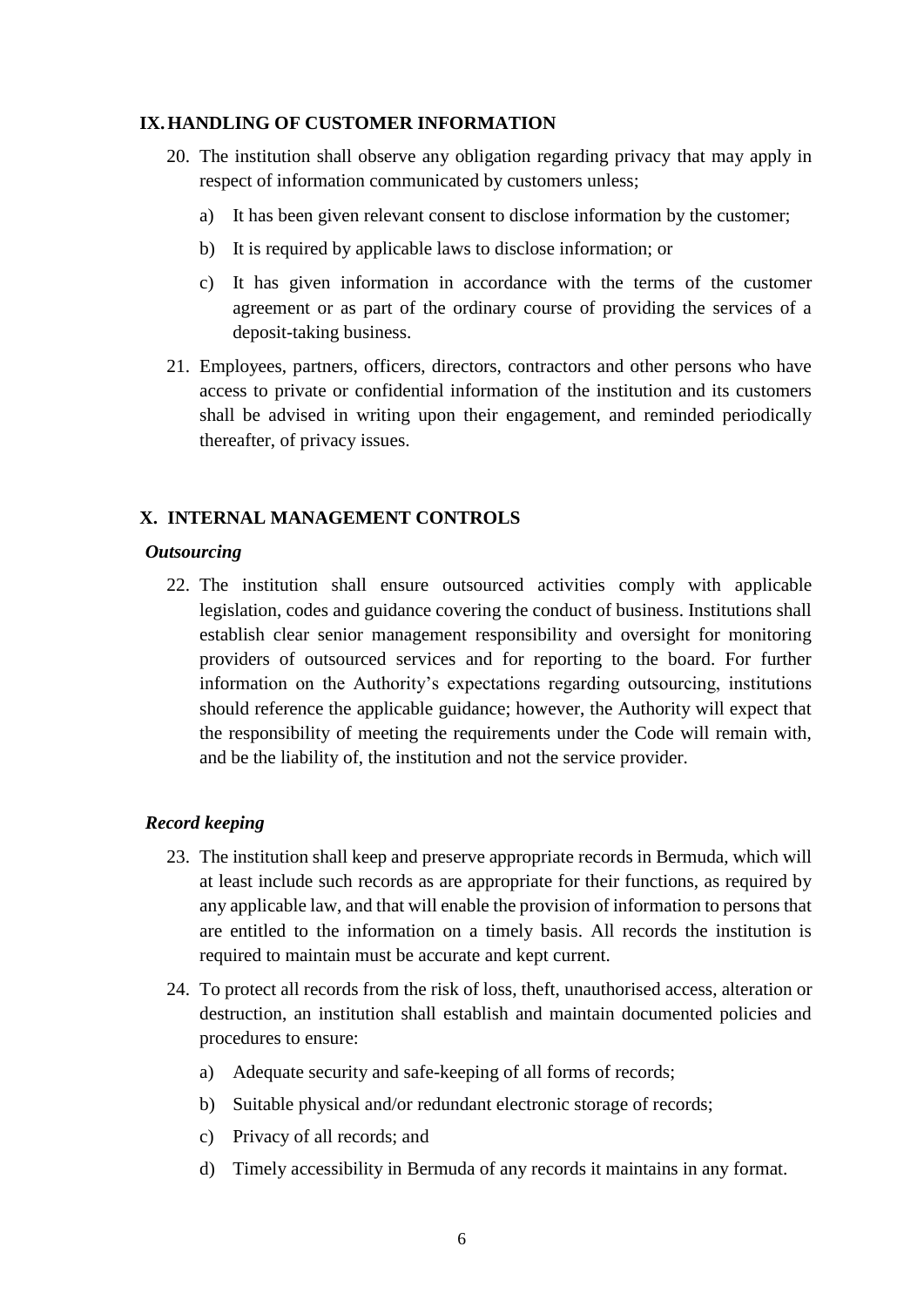#### <span id="page-10-0"></span>*Adequate personnel*

- 25. An institution shall have available suitable numbers of staff who are appropriately trained and competent to discharge their duties effectively. The institution shall ensure that the responsibilities and authority of each staff member are clear and appropriate to his or her qualifications and experience. The institution shall establish procedures to ensure the adequate supervision of staff in their dealings with customers.
- 26. An institution shall also formulate and keep up-to-date logs for staff training and development to ensure that staff receive the necessary training appropriate for their roles. Staff shall be provided with ongoing training on the institution's internal policies, procedures and controls. The institution shall ensure that the training provided is directly relevant to the specific nature of the roles and responsibilities that staff members perform. Relevant front-line staff shall be trained to deal promptly and effectively with customer queries and complaints. Such training shall be provided on an ongoing basis, including training on AML/ATF responsibilities and ensuring staff are familiar with the Code.

#### <span id="page-10-1"></span>*Adequate systems and controls*

- 27. The institution shall ensure that it has in place systems, controls, policies and procedures to ensure that staff perform their duties in a diligent and proper manner. It is important that staff understand and comply with the established policies and procedures, including those dealing with new business acceptance, financial transactions, privacy and confidentiality, conflicts of interest and staff training.
- 28. The Authority also expects the institution to have in place a documented disaster recovery and business continuity plan. Such plans shall be tested at least annually, and these tests must be documented and any issues identified, tracked and remediated.
- 29. The institution shall have policies and procedures that address the process for review and approval of new products, activities, processes and systems and material changes to existing products.
- 30. The institution shall have in place appropriate controls and protection mechanisms for the protection of customers' deposits and other similar financial assets, including against fraud, misappropriation or other misuses, in accordance with the responsibility the institution has accepted.
- 31. Where the institution is in control of, or is otherwise responsible for, monies or assets belonging to the customer, the institution shall have adequate systems and internal controls to identify and promptly remedy errors, fraud or other misuse by the institution or its employees.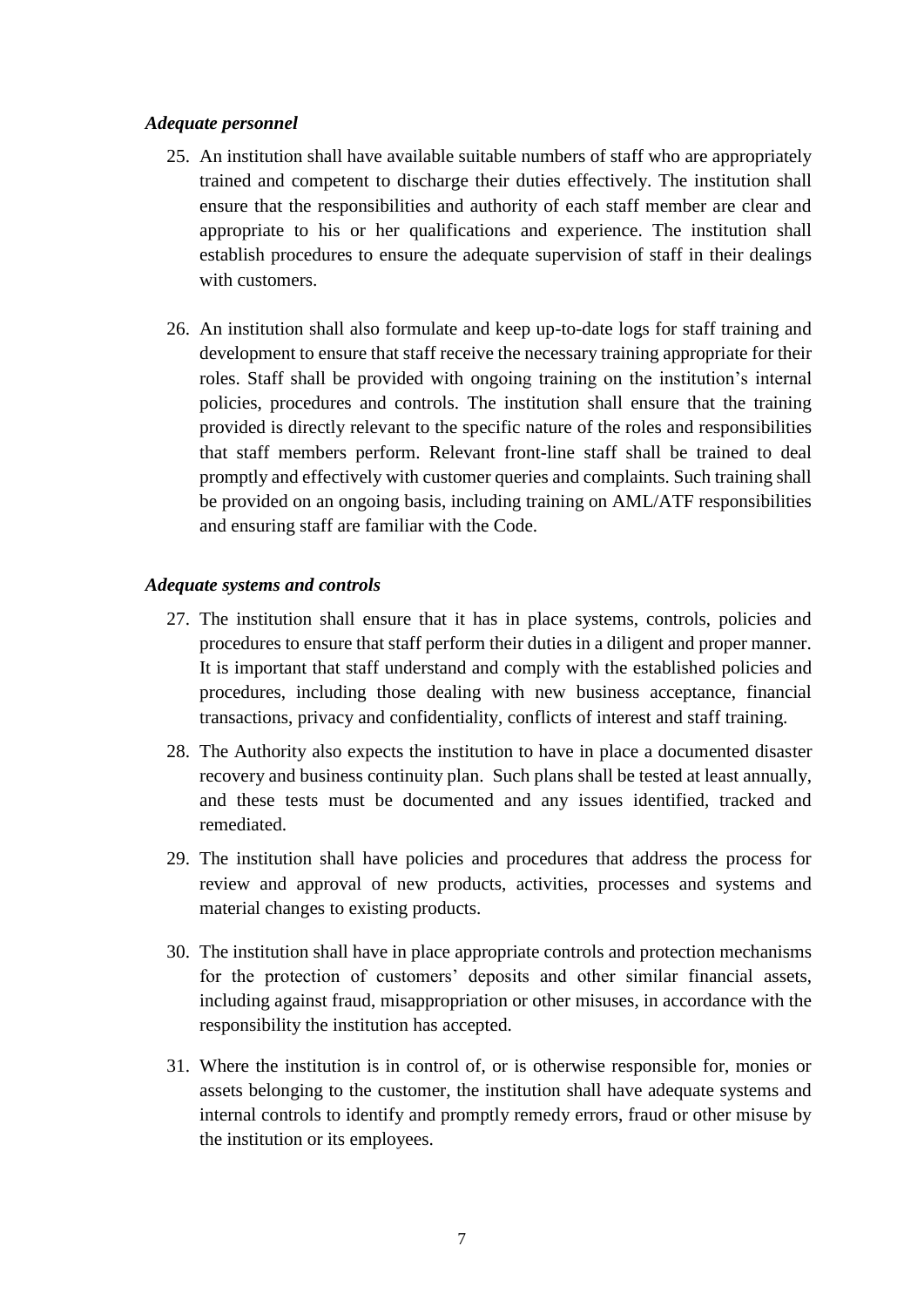#### <span id="page-11-0"></span>*Suitability*

- 32. Where the institution is responsible for providing advice to customers it must seek from the customer such information about their circumstances and objectives as may be appropriate with regards to the services to be provided. The institution shall discuss various options with the customer to ascertain the optimal solution for the customer given the customer's needs and circumstances.
- <span id="page-11-1"></span>33. The institution shall assess the relevant features of products and services chosen by the customer against the information collected regarding the customer's circumstances and objectives to determine the products' or services' suitability before a contract signed.

#### *Disclosure prior to providing services*

- 34. Adequate information shall be provided to the customer to enable them to make a competent decision. Prior to the customer entering a contract, the institution shall ensure they effectively communicate, in clear and plain language:
	- a) The nature and level of benefits and risks to the customer in a fair and balanced way;
	- b) The obligations of the parties involved, including those for the institution, intermediaries and customers for the duration of the relationship; and
	- c) The duty of customers to disclose material information.
- 35. The institution is required to demonstrate in writing that the customer has been made aware of any:
	- a) Interest rates;
	- b) Fees and charges, including commissions or any other remuneration tied to performance or delivery of services;
	- c) Penalties associated with the misuse of a product or service or breaking contractual terms of use; and
	- d) Any pre-sale or post-sale barriers to changing a product, service or financial institution.

#### <span id="page-11-2"></span>*Clear customer responsibilities*

- 36. Whilst customers maintain a level of accountability for their own choices and decisions, the institution shall appropriately remind customers, in clear and plain language, of their responsibilities to:
	- a) Read and understand the terms and conditions of products and services and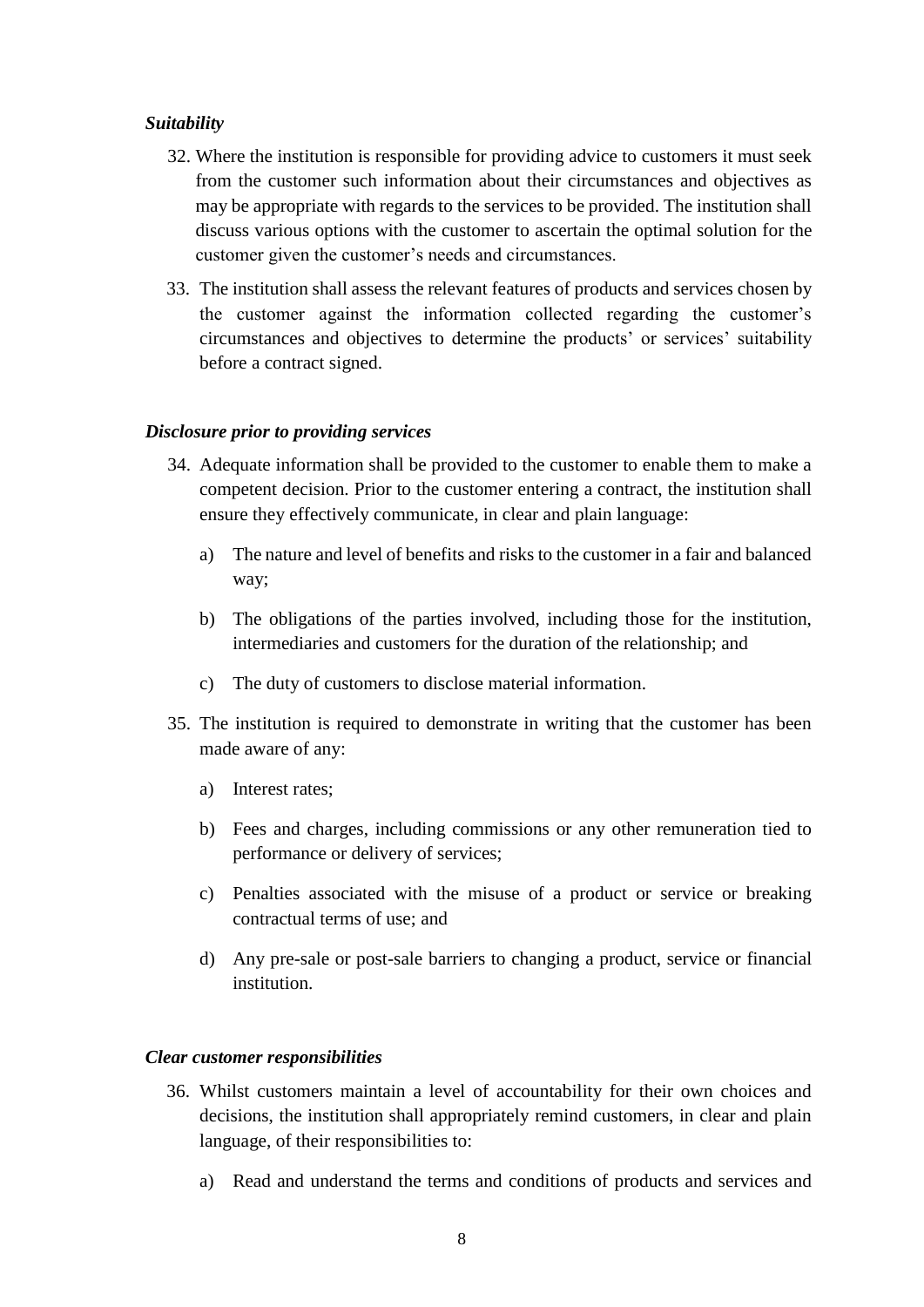seek independent financial and/or legal advice where appropriate;

- b) Disclose relevant information as it relates to the institution's legal obligations, including but not limited to its Anti-Money Laundering and Anti-Terrorism Financing obligations, and inform the institution promptly of any changes to such required information;
- c) Disclose relevant information to assist the institution in managing the relationship and ensuring the suitability of its products and services for the customer, including any change in their circumstances or development of financial difficulties;
- d) Verify statements for correctness and inform the institution of any suspected errors; and
- e) Protect sensitive personal information used to access money or accounts.

#### <span id="page-12-0"></span>*Customer awareness*

- 37. Where appropriate to do so, having regard to the nature, scale and complexity of the business undertaken, the institution shall develop resources to assist customers with developing the knowledge and skills necessary to:
	- a) Understand risks (including financial risks);
	- b) Make informed decisions and understand how their actions affect outcomes; and
	- c) Know when to access independent legal and professional advice and assistance to help them make informed decisions.
- <span id="page-12-1"></span>38. The institution should ensure such resources are available through an appropriate communication channel<sup>1</sup> for the benefit of the customer.

#### *Fees and rates*

**.** 

- 39. The institution shall ensure that the fees and rates charged are always transparent. All current interest rates, exchange rates and fees shall be publicly available at all times via the institution's website and any another appropriate communication channel, including but not limited to, in print form and in advertisements.
- 40. The institution shall also ensure that adequate notice, as outlined in the terms of

 $<sup>1</sup>$  Appropriate communication channels may include publication on the institution's website, in the local media, over the</sup> telephone, through the institution's branches, in writing delivered to the customer's address on file, via internet banking, or through the customer's relationship manager. This list is by no means exhaustive and appropriate channels should be used based on the type of product and customer in question.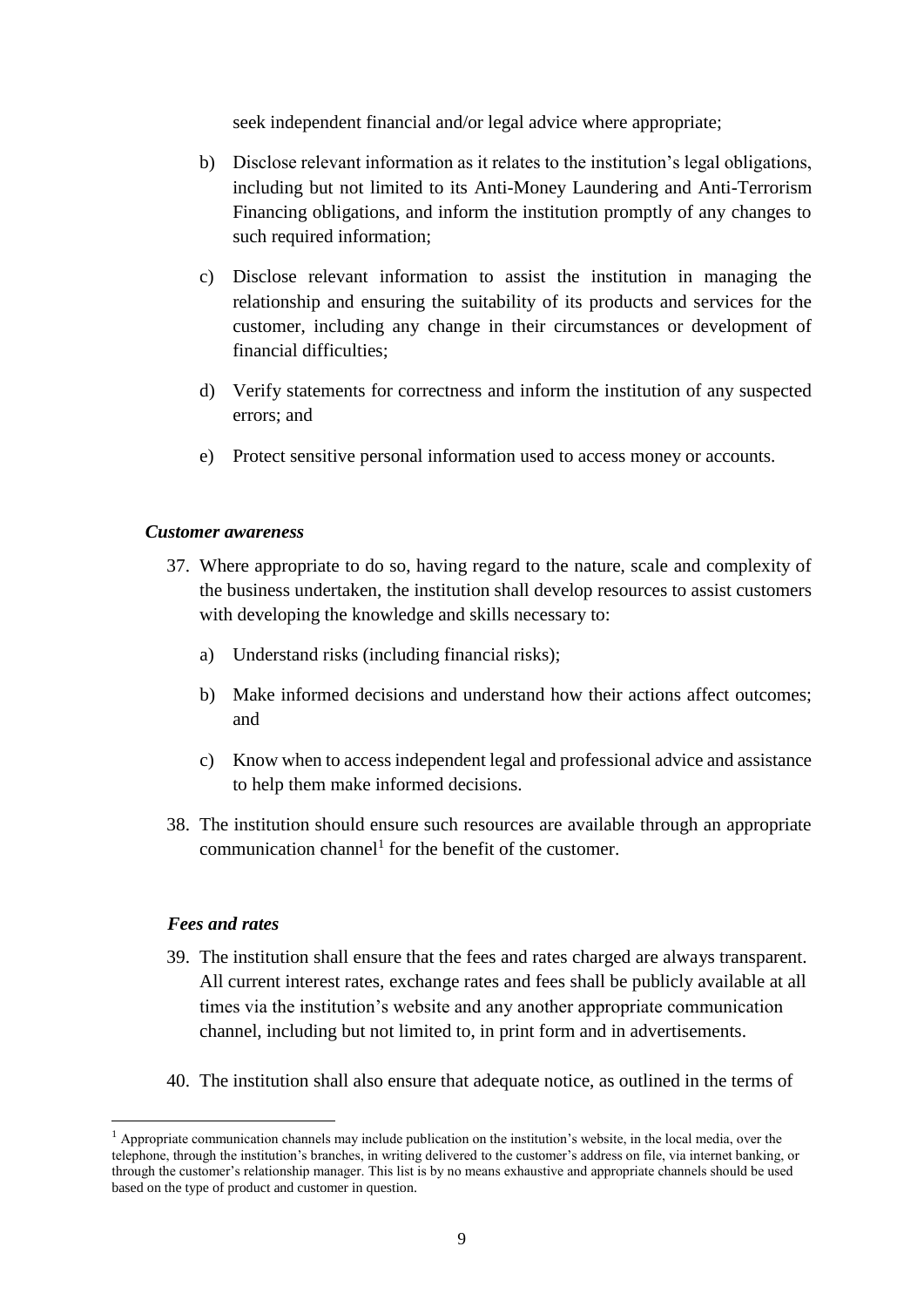<span id="page-13-0"></span>business, is given to affected customers before any material change in the fee structure of a product is introduced or any change in the base lending rate.

#### *Terms of business*

- 41. The institution shall document its terms of business and provide each customer with a copy prior to any product or service being provided to that customer, except when it is impractical to do so, in which case the document must be provided at the earliest available opportunity.
- 42. To ensure customers are dealt with fairly and are informed, institutions shall discuss the terms of business with each prospective customer and keep a record of the terms of the agreement with each customer, including evidence of the customer's agreement to those terms. Where the customer requests it, or it is deemed necessary based on the customer's circumstances, an appropriate staff member must explain the key terms and conditions to them.
- 43. The record of the terms of business shall include, but not be limited to, the following provisions:
	- a) A clear description of the product or service to be provided, fees to be charged, the manner in which fees are expected to be deducted or paid and a confirmation of the minimum notice period which will be given when those fees change;
	- b) A general description of the rights and responsibilities of both the institution and the customer; and
	- c) A general description of the process for the termination of the business relationship, including provisions for a reasonable notice period, information on the actions or inactions of the customer which will lead to the termination of the business relationship by the institution and the consequences of termination, including any termination or penalty fees which may be charged.

The institution shall not unduly, except as required by law, limit the customer's ability to cancel or transfer a product or service to another provider on the customer's reasonable notice and in accordance with the agreed terms of business.

<span id="page-13-1"></span>44. Any changes to the terms of business during the relationship and throughout the product lifecycle shall be communicated to the customer, using an appropriate communication channel and in accordance with the agreed terms of business.

# *Lending*

45. Institutions shall take a responsible approach to lending, taking into consideration sound practices and procedures regarding suitability.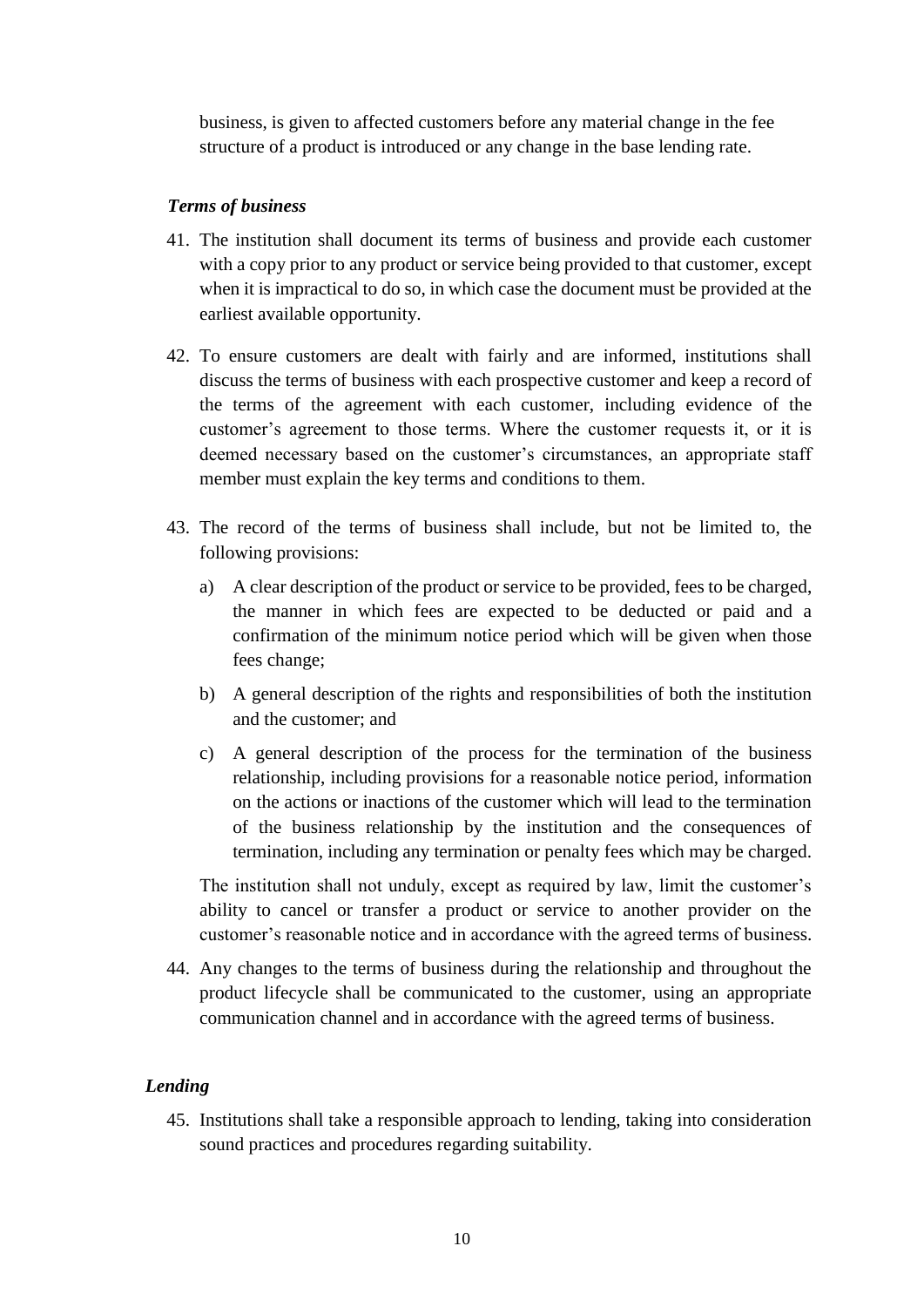- 46. When it is determined that changes in interest rates or their method of calculation, are required this shall be communicated to customers in a timely manner and as outlined in the terms of business. The institution shall ensure that the communication channel by which the change is communicated is appropriate for all customers.
- 47. In cases where the institution chooses to offer a customer an unsolicited increase in overdrafts, credit or debit card limits, the effected change should only be applied after it has been communicated to and approved by the customer. Such increases should only be offered in cases where the institution has reviewed the customer's financial circumstances and determines that they can afford a higher limit without entering financial difficulty.
- <span id="page-14-0"></span>48. The institution shall ensure that details regarding customers' debts and their collection are not disclosed to unauthorised persons and are kept confidential. Institutions employing debt collection agencies shall appoint firms licensed pursuant to the Debt Collection Act 2018.

#### *Closed accounts and inactive accounts*

- 49. When dealing with issues regarding closed and inactive accounts institutions shall have publicly available information via an appropriate communication channel, on how it deals with these matters. Customers should be given reasonable notice, assistance, and an opportunity to rectify any shortcomings where the institution proposes to close an account or deem it inactive. Where appropriate, funds shall be promptly returned to customers according to their instructions, when their account is closed. Institutions shall have adequate procedures in place to facilitate the return of funds to customers as outlined in the terms of business governing the account and allowable by law. Where a customer wishes to close an account, the barriers to do so should not be unreasonably significant.
- 50. An institution shall establish and make publicly available via an appropriate communication channel, the criteria which will lead to an account to be deemed inactive.
- <span id="page-14-1"></span>51. The institution shall provide clear and readily available information to customers on how to claim funds that may be in an inactive account.

#### *Vulnerable customers*

52. An institution shall establish and implement policies and procedures to accommodate and afford reasonable care to, a customer who is not able to protect his or her own interests and identifies themselves to the institution as a vulnerable customer.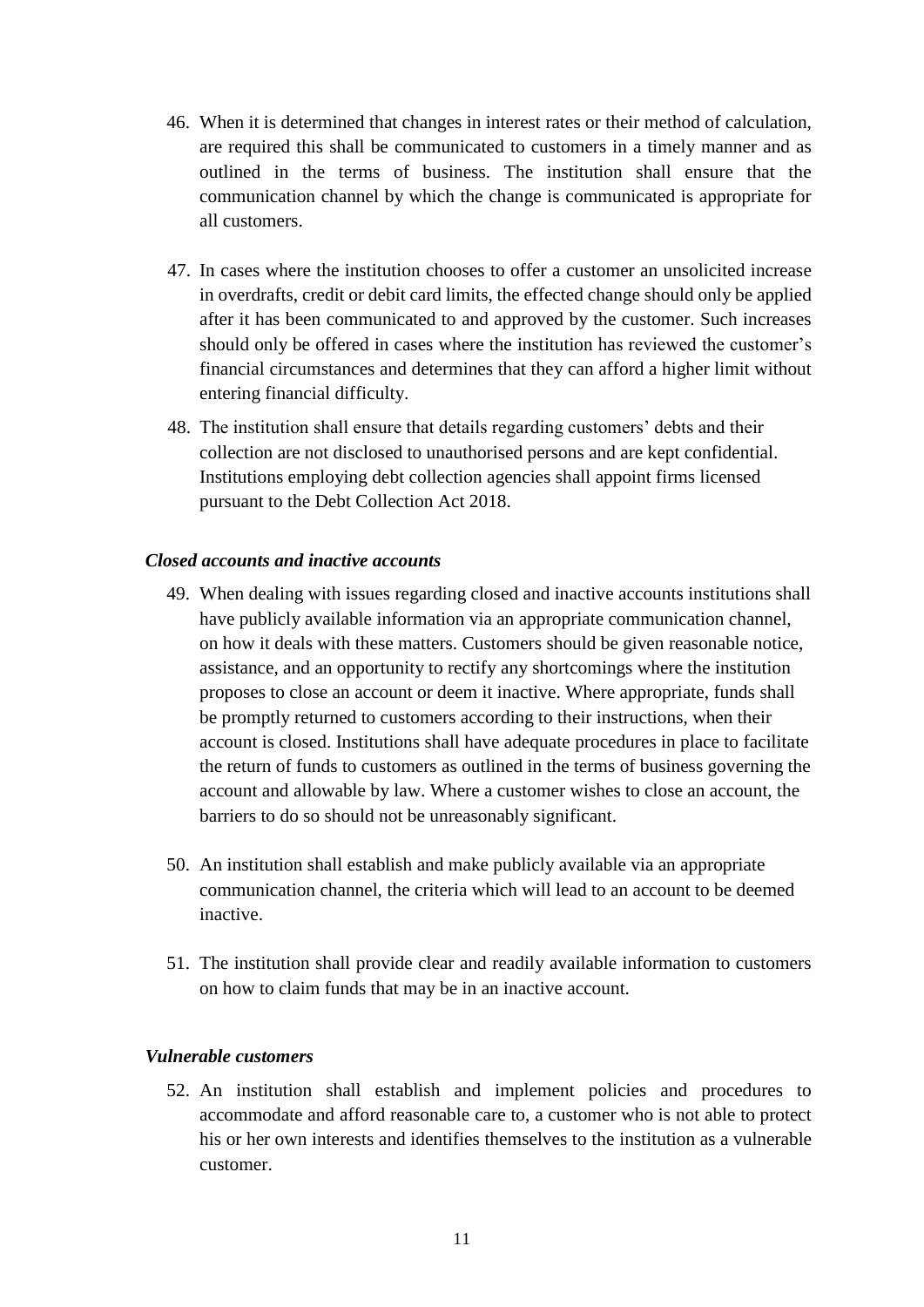- 53. Broadly, a vulnerable customer is a natural person who:
	- a) Has the capacity to make his or her own decisions but who, because of individual circumstances, may require assistance to do so (for example, seniors, hearing impaired or visually impaired persons); or
	- b) Has limited capacity to make his or her own decisions, and who requires assistance to do so (for example, minors).
- <span id="page-15-0"></span>54. The institution shall take steps to provide appropriate facilities and access to information and services for the use of vulnerable customers, including consideration of the appropriateness of channels used to communicate information.

# *Complaint procedures*

- 55. The institution shall implement a complaints management framework that includes written policies and procedures that seek to address customer complaints in a timely manner.
- 56. The institution shall document a complaint handling procedure that includes, at a minimum, processes for:
	- a) Making a complaint;
	- b) Handling complaints in a fair, timely and appropriate manner;
	- c) Acknowledging receipt of complaints;
	- d) Maintaining a complaint register, containing details of complaints received and how they have been dealt with or resolved, including an indication of whether any action was required by the institution; and
	- e) Analysing the patterns of complaints and errors.
- 57. Where a customer complaint identifies a valid error, the institution shall seek to resolve the error within a reasonable timeframe, relative to the nature of the issue.
- 58. The customer shall not be burdened with unreasonable costs imposed by the institution when seeking to resolve a complaint.
- 59. Information on the complaint handling procedure and the contact point for complaints shall be publicly accessible on the institution's website or other appropriate communication channel and shared with all customers when forming a new relationship.

# <span id="page-15-1"></span>*Communications with customers*

60. The institution shall supply the customer, or the potential customer, with information that is adequate, up-to-date and material for decision-making purposes.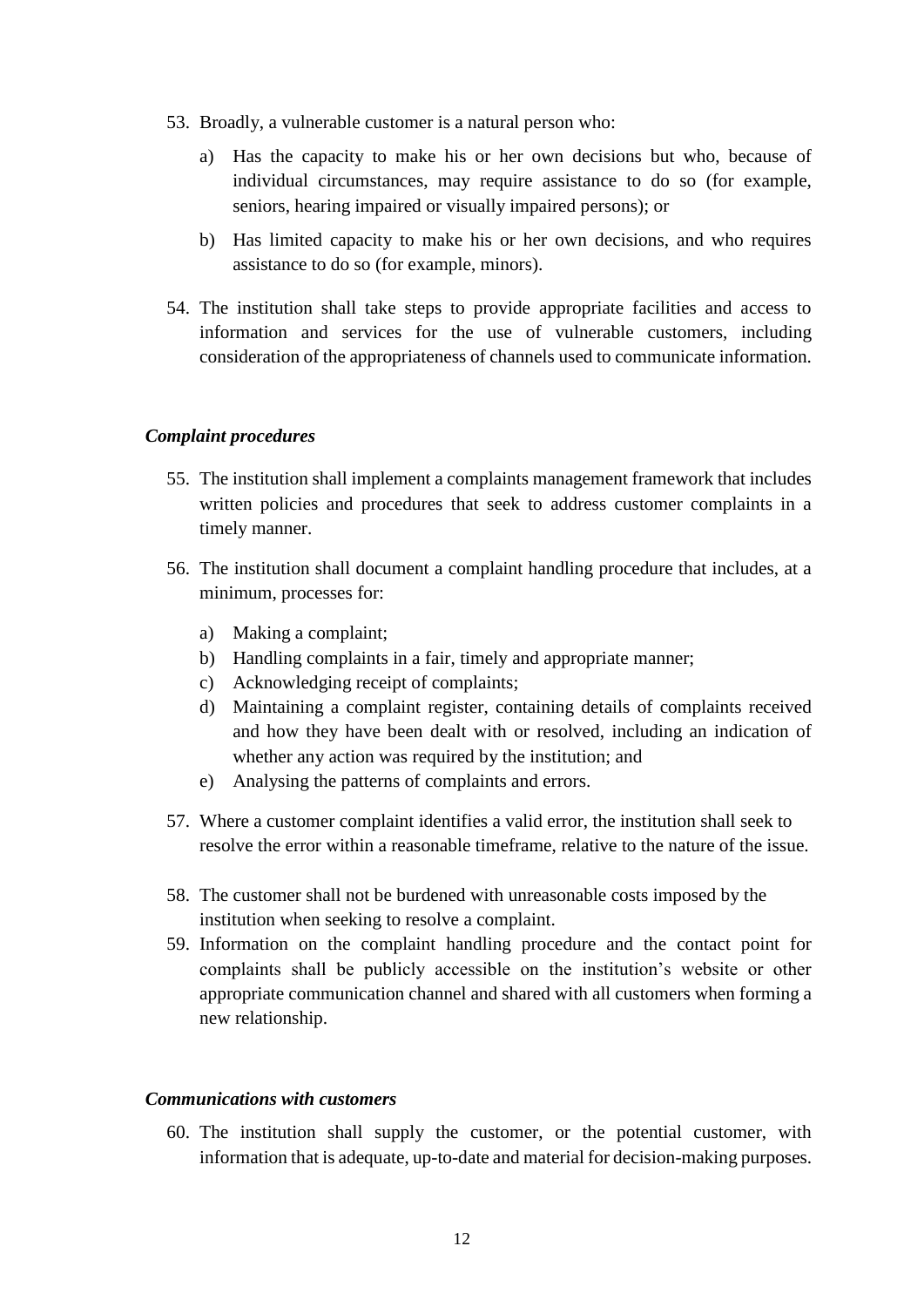- 61. The institution shall not disguise, omit, diminish or obscure material information, statements or warnings. The institution shall consider whether omission of any relevant fact will result in the information being insufficient, unclear, unfair or misleading.
- 62. The institution shall ensure that information required for decision-making purposes is presented clearly and in a format that can be easily understood by the customer. It shall consider the impact of content and presentation of information by:
	- a) Positioning material information in a location such that it is obvious and apparent;
	- b) Simplifying language where possible; and
	- c) Considering the accessibility of the communication channel.

The institution shall be able to demonstrate that information is supplied to customers with reasonable timeliness, in comprehensible form and through the appropriate communication channel.

- 63. The institution shall ensure that information required for decision-making purposes is available where the relevant products and services are being sold. For example, where products are sold online, information shall be available on the institution's website. Where services are provided via a branch, information shall be made available or accessible at the branch, during business hours.
- <span id="page-16-0"></span>64. The institution shall provide customers clear instructions on how to report suspected fraud or other breach of security on their account. Contact information for the relevant department shall be easy to locate on the institution's website or other appropriate communication channel.

# *Statements, reports and notices to the customer*

- 65. As appropriate for each account, the institution shall provide the customer with periodic written statements of the:
	- a) Value;
	- b) Composition;
	- c) Transactions or other fulfilment of the institution's obligations;
	- d) Fees and charges (including commissions, exchange rates and interest rates); and
	- e) Interest earned in the relevant time period.
- 66. The frequency and communication channel with which statements are provided shall be commensurate with the type of product and customer. In general, statements need to be self-explanatory, comprehensive, objective and clear.
- 67. Unless prohibited by law, the institution shall provide a customer with a closing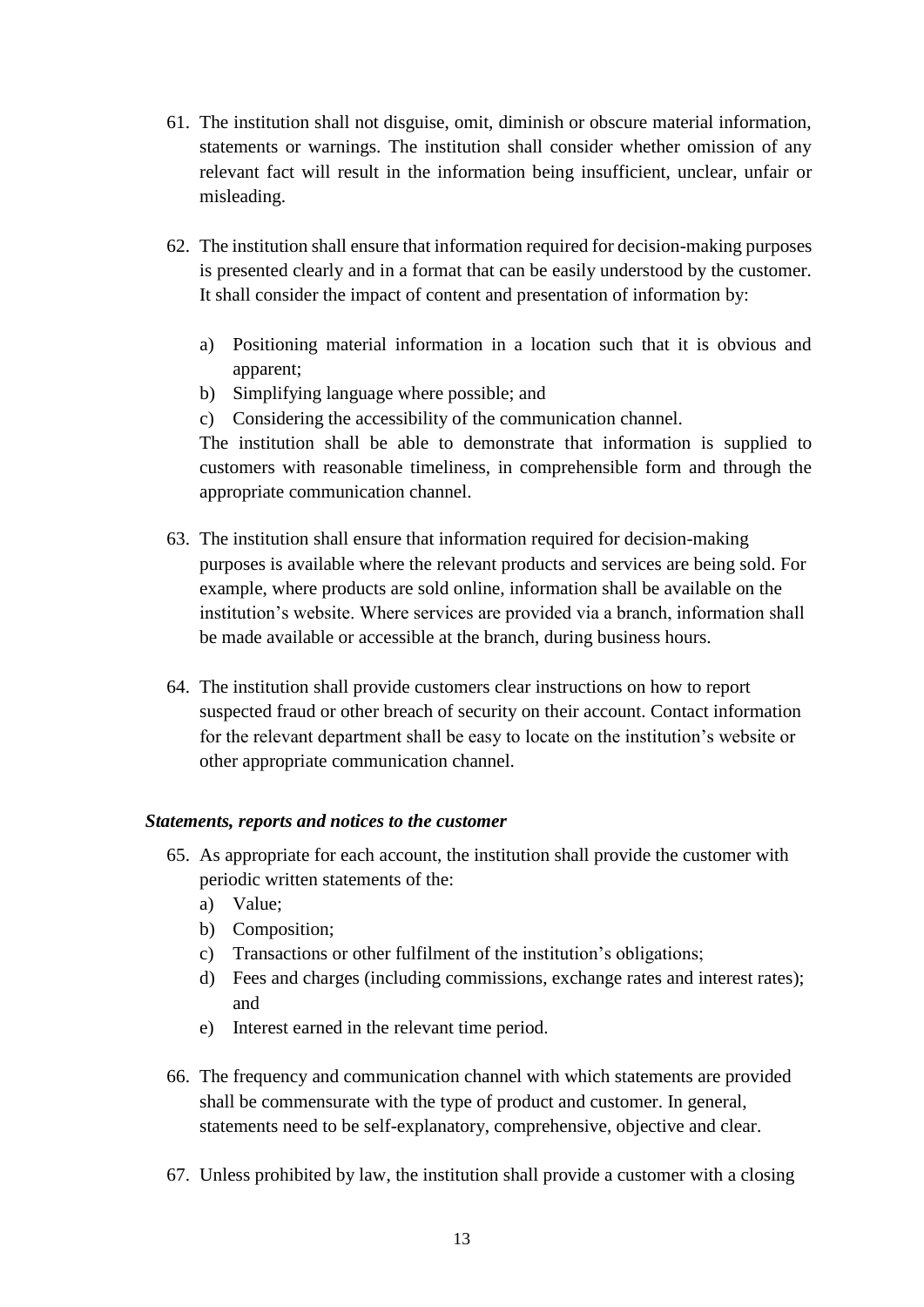statement when a relationship is terminated.

- 68. The institution shall notify the customer within a reasonable time and through an appropriate communication channel of any material change, such as:
	- a) Material modification to products or services;
	- b) Discontinuation of products and services;
	- c) Contractual changes to agreements and terms and conditions; or
	- d) The institution's intention to transfer a customer's debt to a licensed debt collection agency.

# <span id="page-17-0"></span>*Advertising and promotions*

- 69. The Authority expects institutions to promote products and services in a manner that is clear, fair and not misleading.
- 70. The institution shall ensure that its advertisements:
	- a) Do not contain a statement, promise or forecast that is untrue, misleading or deceptive;
	- b) Are not designed in such a way as to distort or conceal any relevant subject material;
	- c) Are clearly recognisable as advertisements or promotions;
	- d) Use clear and easy to understand language; and
	- e) Where applicable, include a statement of related risks.

# <span id="page-17-1"></span>**XI.PUBLICATION AND DISCLOSURE OF LICENCE**

- 71. An institution shall ensure that its status as a licensed institution and the type of licence held is published on its website and is disclosed in all advertisements and correspondence.
- <span id="page-17-2"></span>72. The Authority draws the attention of institutions to section 15 (2) of the Act regarding the display of licences.

# **XII. COOPERATION WITH REGULATORY AUTHORITIES**

- 73. The institution is expected to deal openly and in a spirit of cooperation with the Authority, and any other relevant regulatory authorities. Institutions shall alert the Authority to any proposal to extend or reduce their business materially and if it is proposed to undertake non-deposit-taking business within the licensed entity. An institution shall also be proactive in alerting the Authority to any significant developments relevant to its business such as:
	- a) Staffing;
	- b) Material insurance claims for damages arising from acts, omissions or breaches of professional duty;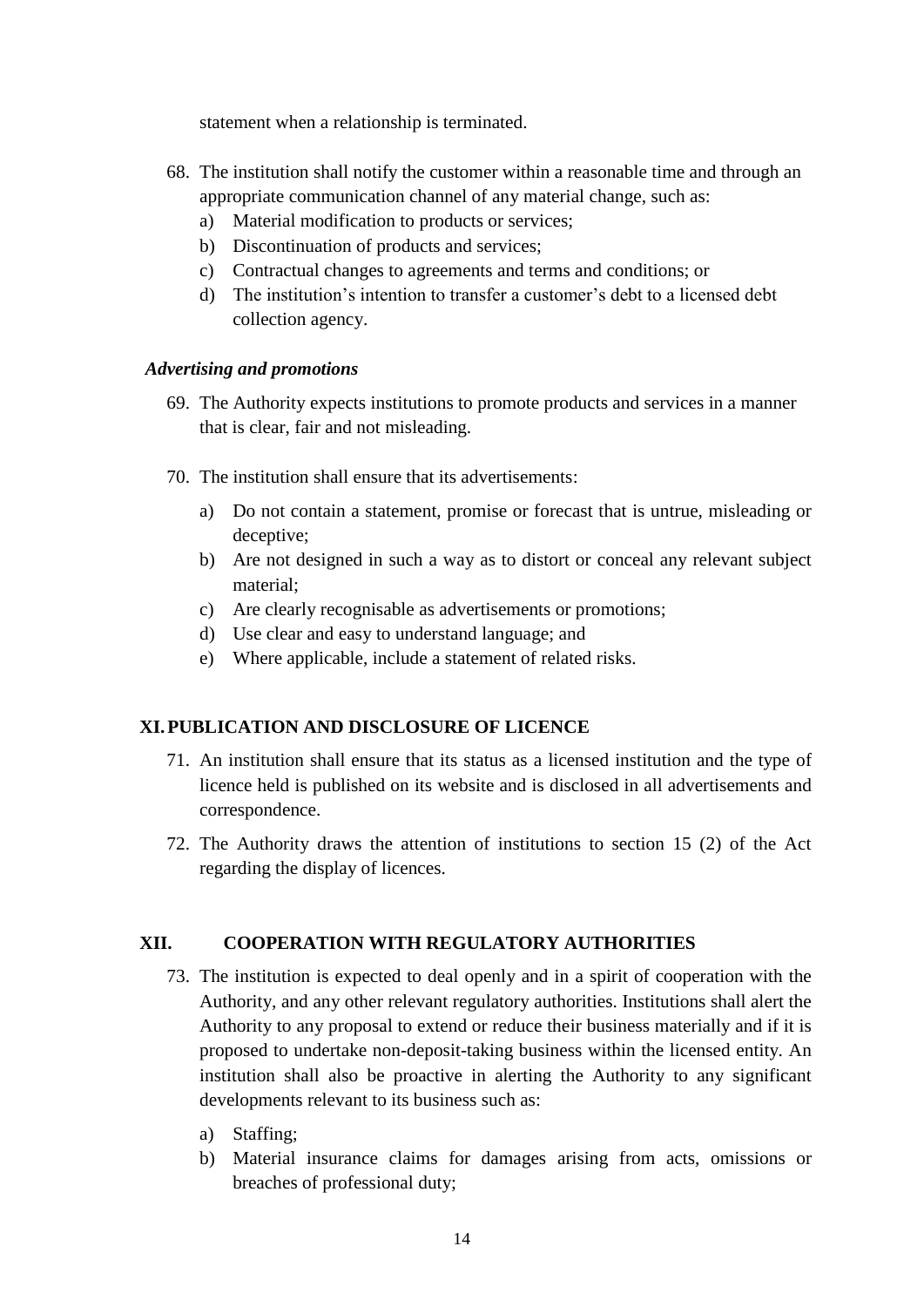- c) Involvement in criminal proceedings within or outside Bermuda;
- d) Changes to its corporate structure; or
- e) Issues affecting its ability to meet or continue meeting the minimum licensing criteria or other breaches of expected standards of behaviour.

(In this regard, the Authority would also draw the attention of the institution to the proportionality principle in section IV, as well as the reporting and notification requirements in the Act).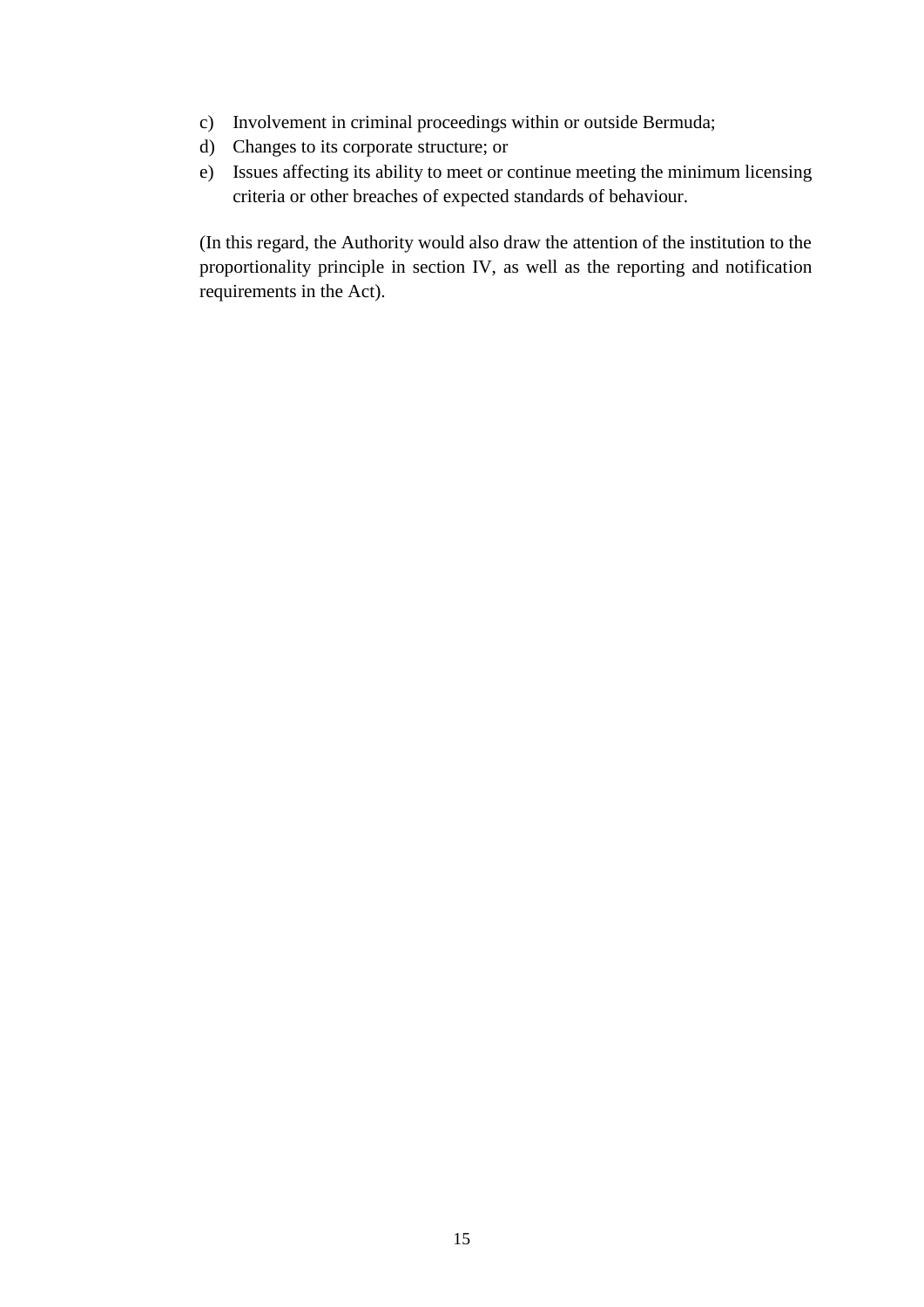# **BMA Discussion/Consultation Paper Comment Form**

Enter name of BMA Discussion/Consultation Paper here:

- Stakeholders should complete this form and send as an attachment to [conduct@bma.bm](mailto:conduct@bma.bm) prior to the discussion/consultation period closing
- Please be advised that *unless advised otherwise* the name of your entity may be included in a 'Response to Consultation Comments' document, which may be posted separately on the BMA website

*Please check box: Disagree to posting*

| <b>Name</b> | <b>Paragraph/</b><br>Section | $Comment$ | <b>Resolution</b><br>(for BMA use) |
|-------------|------------------------------|-----------|------------------------------------|
|             |                              |           |                                    |
|             |                              |           |                                    |
|             |                              |           |                                    |
|             |                              |           |                                    |
|             |                              |           |                                    |
|             |                              |           |                                    |
|             |                              |           |                                    |
|             |                              |           |                                    |
|             |                              |           |                                    |
|             |                              |           |                                    |
|             |                              |           |                                    |
|             |                              |           |                                    |
|             |                              |           |                                    |
|             |                              |           |                                    |
|             |                              |           |                                    |
|             |                              |           |                                    |
|             |                              |           |                                    |
|             |                              |           |                                    |